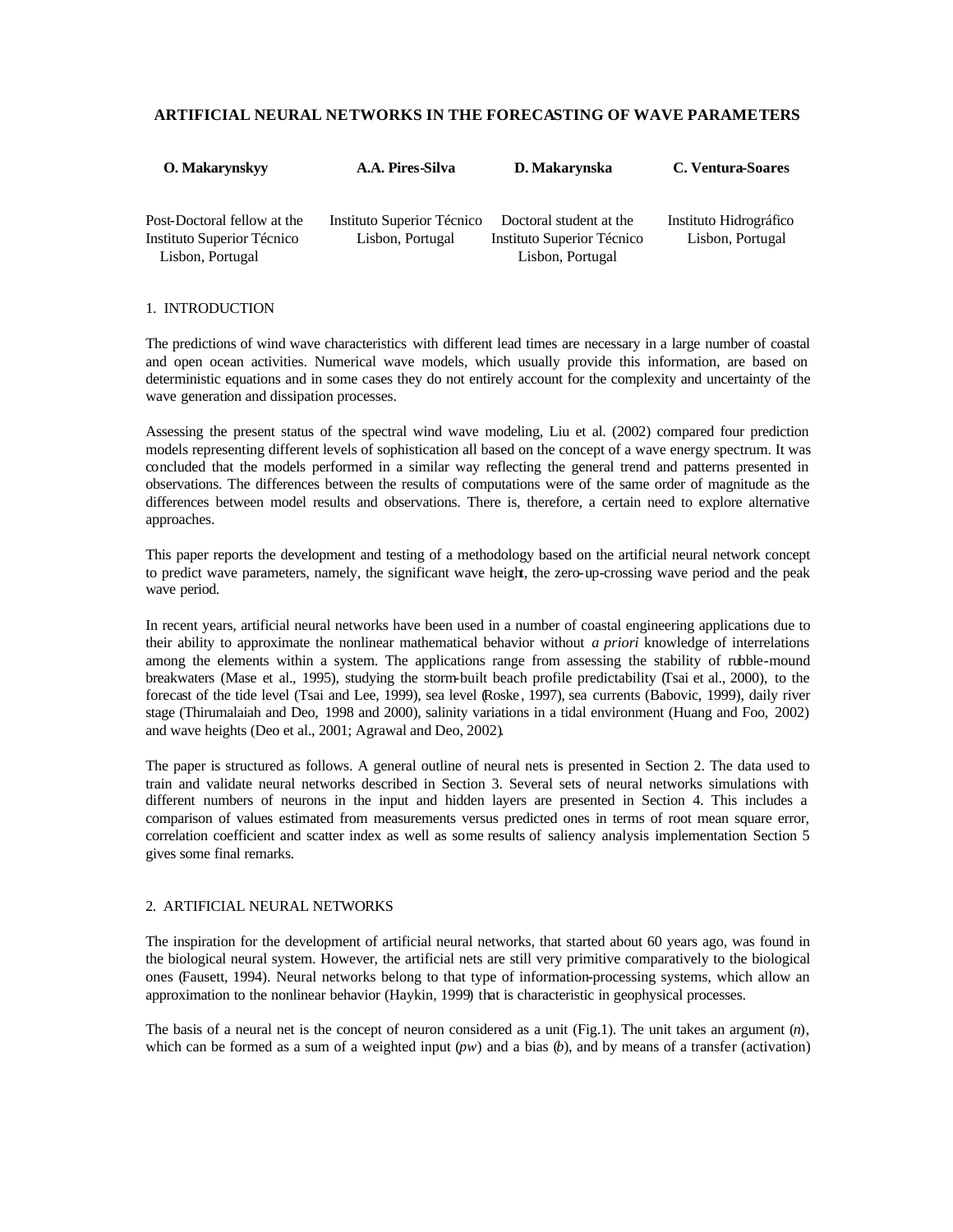function (*f*), typically a step function or a sigmoid function, produces an output (*a*). Note that there can be many input-weight pairs  $(p_j w_{i,j}, i=1,...,N$  – number of input nodes,  $j=1,...,R$  – number of neurons in the first hidden layer) to form a unique argument  $(v_i)$  of the transfer function in a *j*th neuron. Several such neurons can be combined in a layer, whereas a particular network can contain one or more interconnected layers of neurons.



Fig.1. A neuron with a single scalar input and a bias

The method of determining weights and biases is called learning. The learning process requires a set of patterns "input – target output" of proper network behavior. During the learning process the weights and the biases of the network are iteratively adjusted to minimize the error between the network outputs and the target outputs urging the entire network to perform in some expected way.

### 3. DATA EMPLOYED

The data from a "WAVEC" buoy, which is moored in 97 m depth offshore of Sines Harbour (S ines 1D buoy,  $37^\circ$ 55' 16" N, 8° 55' 44" W) (Fig.2) and is explored operationally by the Hydrographic Institute of the Portuguese Navy, were used to train and test the neural networks. The estimated values of H<sub>3</sub>,  $T_{02}$  and  $T_p$  for the period December 4, 1999, 00 a.m. - January 31, 2000, 21 p.m., at the synoptic times (each three hours starting from 0000 GMT), were divided into two data sets. Data set 1 of each of these wave parameters was used for learning of the corresponding neural networks, while data set 2 served for validation purposes.



Fig.2. Location of the Sines 1D buoy station (star) at the Portuguese coast

The common three-layer feed-forward networks, with a non- linear differentiable log-sigmoid transfer function in the hidden layer (consisting of several nodes) and linear transfer function in the output layer (consisting of one node in all the cases), were used in this study.

The natural processes, which define the variability of the wave parameters in time domain, are different. Therefore, a separate network was involved to simulate each wave parameter with each leading time. This also allowed keeping relatively simple the architectures (patterns of interconnections between layers of neurons) of networks. The resilient backpropagation training algorithm was implemented to train the nets. This algorithm is generally much faster than the generally used steepest descent algorithm. The number of training epochs in each simulation was 1000.

## 4. FORECASTING OF WAVE CHARCTERISTICS

It was initially assumed that a 24 hours history (eight measurements) contains all the necessary information to simulate the wave characteristics one  $(+3$  hours), two  $(+6$  hours), four  $(+12$  hours) and eight  $(+24$  hours) steps ahead. Thus, at the beginning each input layer of the separate neural networks developed to predict  $H_s$ ,  $T_{02}$  and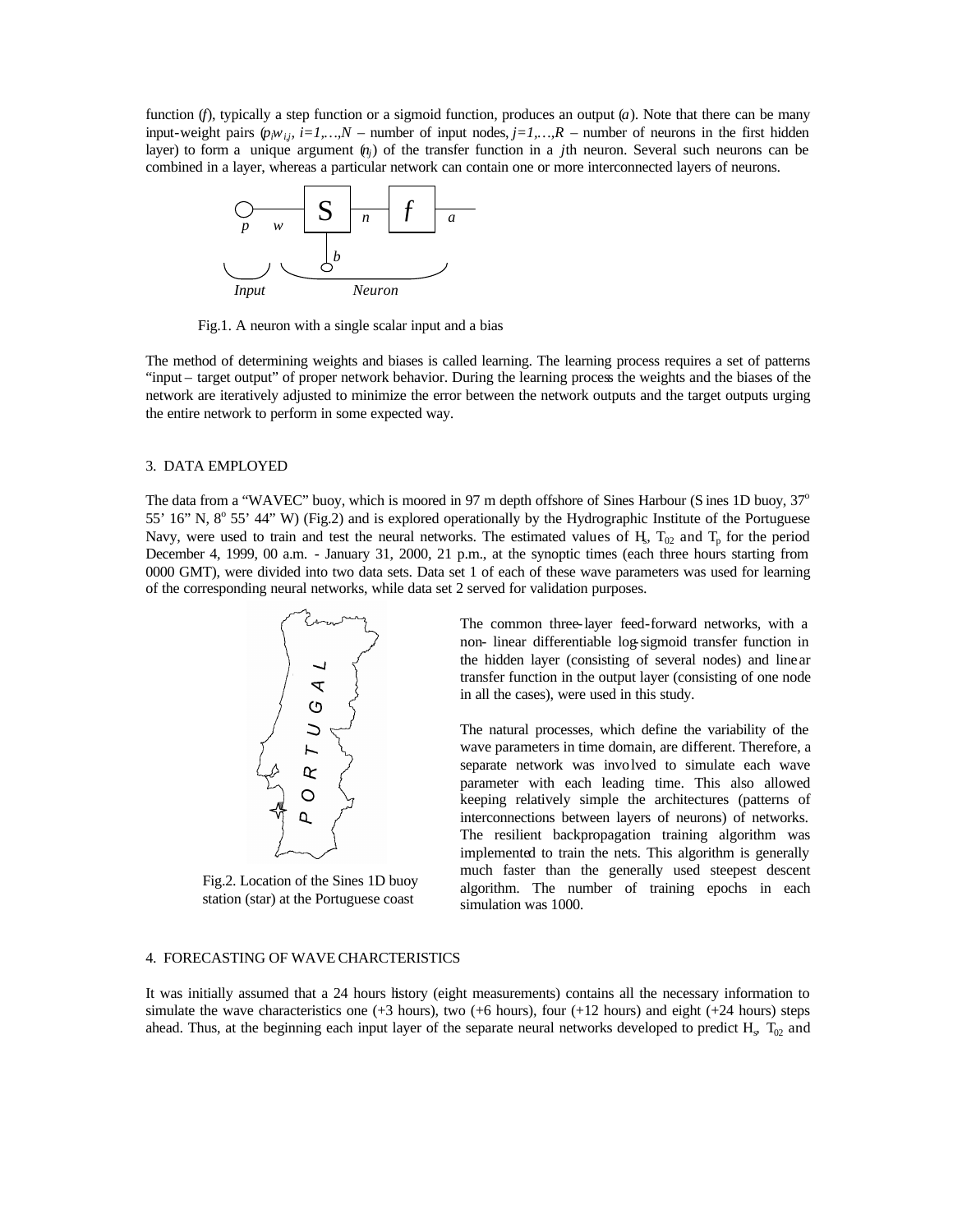Tp consisted of 8 nodes, while each output layer had one node. The number of nodes in the hidden layer (*h*) of these nets was computed according to the expression used by Huang and Foo, (2002)

$$
h = (2n + 1),\tag{1}
$$

where  $n$  is the number of input nodes.

The performance of the artificial neural networks involved into forecasting was estimated in terms of root mean square error (RMSE), correlation coefficient (R) and scatter index (SI), computed as

RMSE=
$$
\sqrt{\frac{\sum_{i=1}^{N} (y_i - x_i)^2}{N}}
$$
, (2)

$$
R = \frac{\sum_{i=1}^{N} (x_i - \overline{x})(y_i - \overline{y})}{\sqrt{\sum_{i=1}^{N} (x_i - \overline{x})^2 \sum_{i=1}^{N} (y_i - \overline{y})^2}}.
$$
\n(3)

$$
SI = \frac{KMSE}{\overline{x}},\tag{4}
$$

where  $x_i$  is an observed value at the *i*-th time step,  $y_i$  is a simulated value at the same moment of time, N is the number of time steps,  $\bar{x}$  is the mean value of observations, and  $\bar{y}$  is the mean value of simulations.

The results of simulations obtained using the networks architecture 8 x 17 x 1 (numbers of nodes in the input x hidden x output layers) are presented in Table 1. The verification statistics show that values of  $H_s$  were simulated very well when short prediction intervals of three and six hours are concerned. The RMSE are less or equal to 0.20 m, coefficients of correlation are higher than or equal to 0.94 and scatter indexes of these forecasts are less than or equal to 0.18. The predictions of  $H<sub>s</sub>$  for 12 hours were less bright but even so they are comparable to the same set of verification statistics presented in (Carretero et al., 2000). The predictions with leading time of 24 hours exhibit neither a reliable correlation pattern nor reasonable values of RMSE and SI.

Table 1. Verification statistics of  $H_s$ ,  $T_{02}$  and  $T_p$  simulations with different lead times. Numbers of nodes in the input x hidden x output layers are  $8 \times 17 \times 1$ . Here RMSE is the root mean square error, R is the correlation coefficient, SI is the scatter index.

| Counterent of to the seated museum |         |      |      |               |      |           |         |      |      |
|------------------------------------|---------|------|------|---------------|------|-----------|---------|------|------|
|                                    |         |      |      | ጥ<br>$1_{02}$ |      |           |         |      |      |
|                                    | RMSE(m) |      | SI   | RMSE(s)       |      | <b>SI</b> | RMSE(s) | R    | ЮI   |
| $+3$                               | 0.14    | 0.97 | 0.12 | 0.88          | 0.89 | 0.14      | 1.75    | 0.63 | 0.14 |
| $+6$                               | 0.20    | 0.94 | 0.18 | 1.13          | 0.81 | 0.18      | 1.89    | 0.49 | 0.15 |
| $+12$                              | 0.37    | 0.82 | 0.32 | 1.56          | 0.64 | 0.24      | 2.13    | 0.35 | 0.17 |
| $+24$                              | 0.77    | 0.40 | 0.66 | 1.93          | 0.41 | 0.30      | 2.26    | 0.14 | 0.17 |

To illustrate these considerations, in Fig.3 and 4 time series plots and scatter diagrams of the significant wave heights estimated from observations and simulated with different lead times are displayed.

The mean wave period was simulated reasonably well for three and six hours period of forecasting. The root mean square errors are around 1 s, the coefficients of correlation are higher than or equal to 0.81 and the scatter indexes are less than or equal to 0.18. The predictions for 12 and 24 hours were less successful showing low correlation coefficients although with fairly good values of RMSE and scatter index.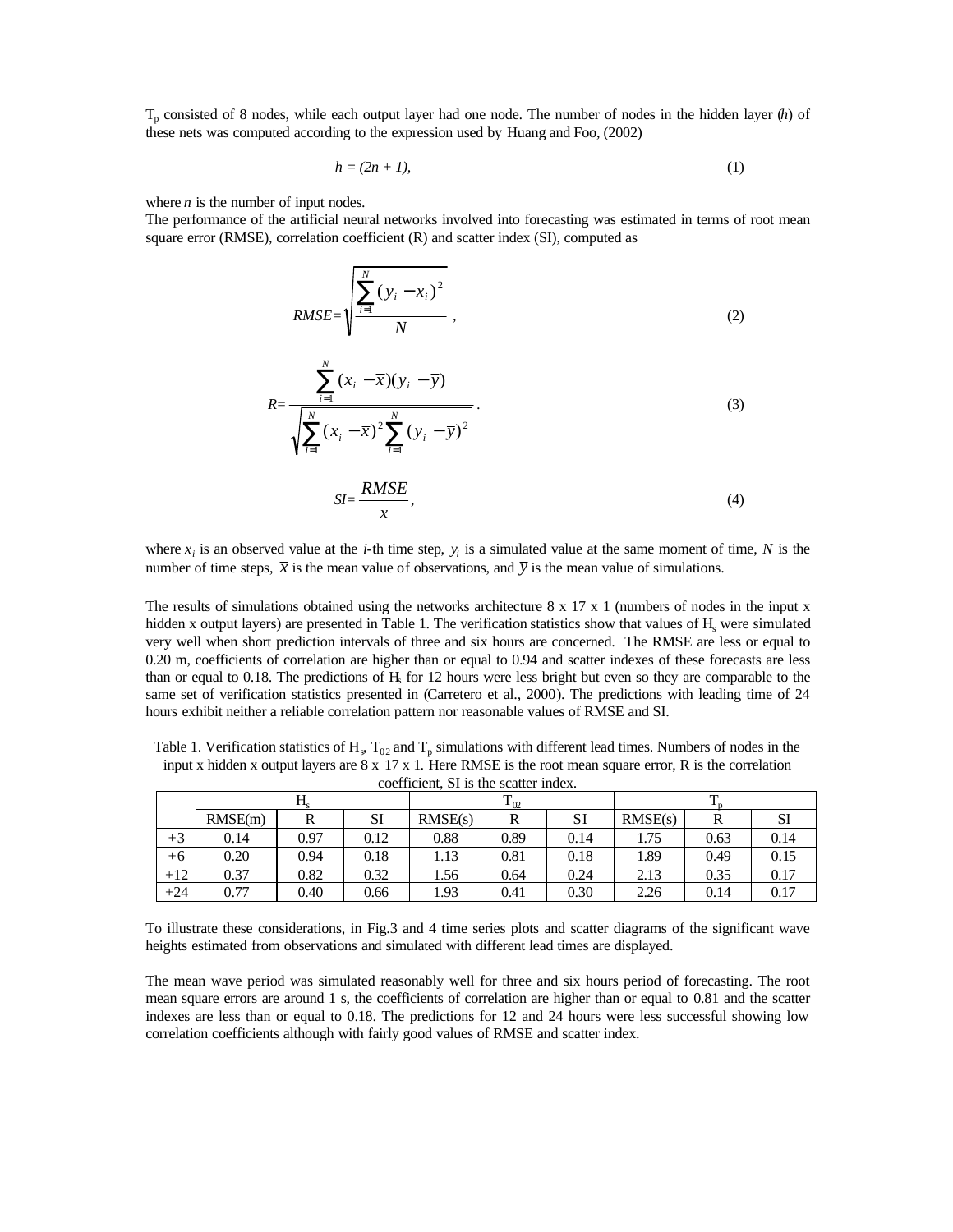

Fig. 3. Significant wave heights obtained from Sines 1D buoy and simulated by neural nets with architecture 8x17x1 for different leading times for the period January 12 – 31, 2000.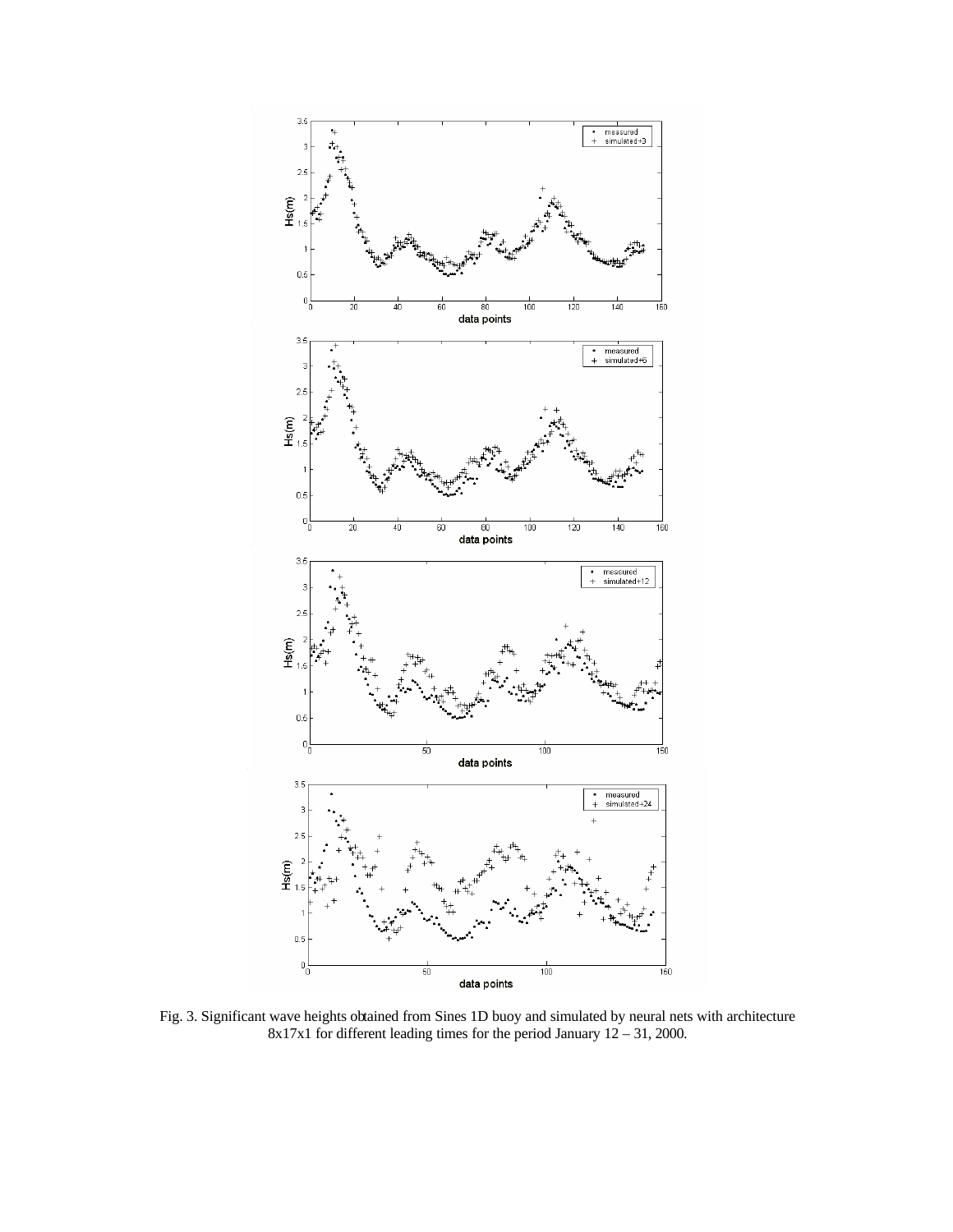

Fig. 4. Scatterplots of the significant wave heights simulated by neural nets with architecture 8x17x1 for different leading times versus obtained from Sines 1D buoy.

The peak wave period was the most difficult value to forecast. The predictions with one step ahead show a relatively low value of the correlation coefficient (0.63), which still decreases in forecasts for larger time scales. Nevertheless, the other verification statistics are reasonably good: the values of the root mean square error are about 2 s and of the scatter indexes are less than or equal to 0.17.

Agrawal and Deo (2002) reported a higher (in terms of correlation coefficient) performance of the network with only two input nodes (the current and preceding values) used to predict the significant wave height one step ahead. Their study was based on the data from Yanam, a site at the eastern side of the Indian coastline in 88 m depth.

Saliency analysis is a technique that allows to estimate the relative importance of the input and/or the processing components of a network by intentional introduction of missing units (Abrahart et al., 2001). This technique was derived from the idea that a neural network, which is a parallel distributed processing system, should operate sufficiently well even in the case of incomplete input or when one of its internal components faults. Note that this technique is not a form of sensitivity analysis because individual items are not exposed to any change but removed completely.

Tables 2 and 3 demonstrate an application of saliency analysis to simulations of H<sub>s</sub>,  $T_{\alpha}$  and  $T_p$ . The technique was used to assess the role of the units in both the input and hidden layers. The values displayed in Table 2 show that the use of twice less nodes in the input layer (12 hours history) and corresponding to the expression (1)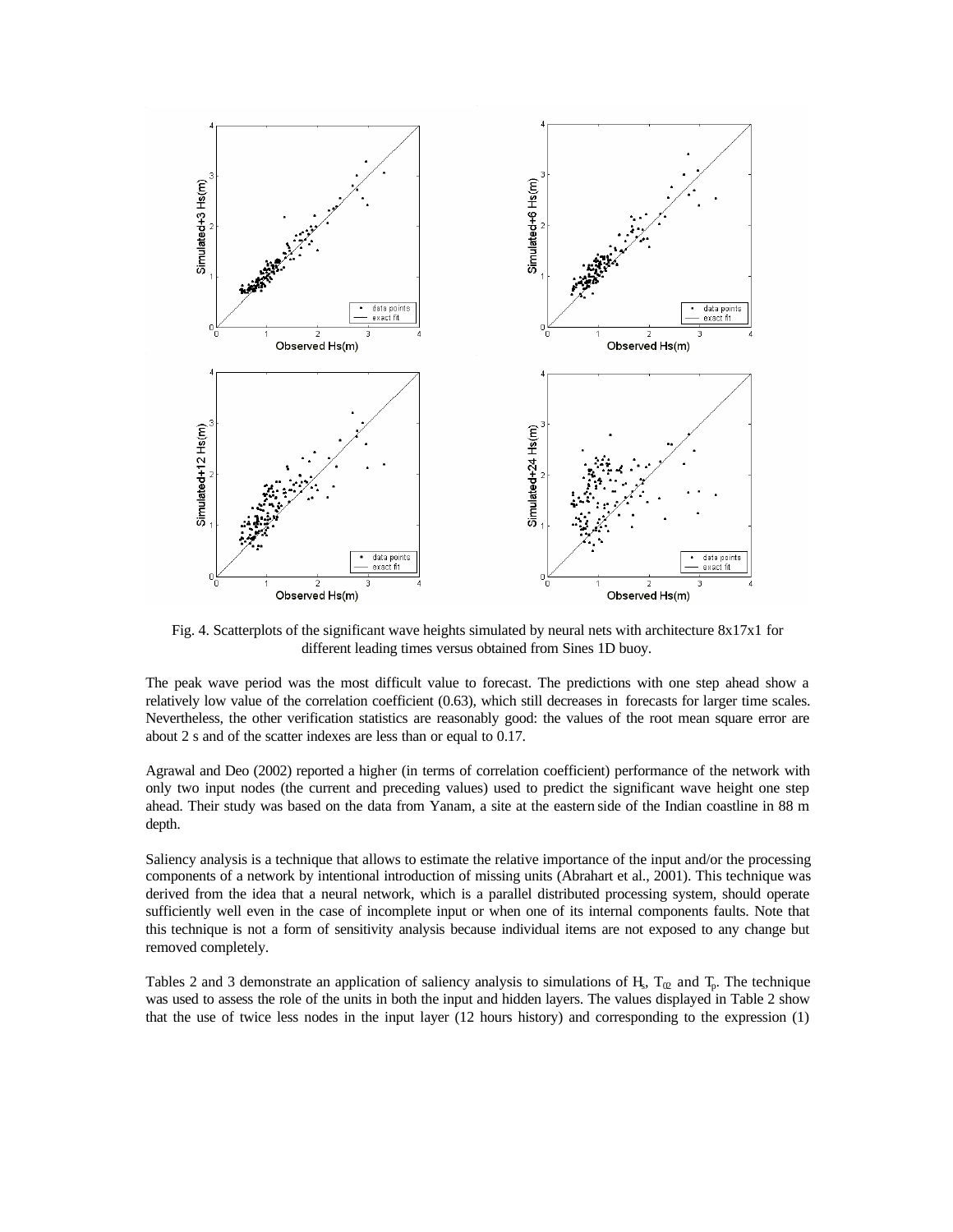number of neurons in the hidden layer, not only does not degrade the forecasts significantly but improves the statistics considered.

| Table 2. Verification statistics of H <sub>s</sub> , T <sub>02</sub> and T <sub>p</sub> simulations with different lead times. Numbers of nodes in input |
|----------------------------------------------------------------------------------------------------------------------------------------------------------|
| x hidden x output layers are $4 \times 9 \times 1$ . Here RMSE is the root mean square error, R is the correlation coefficient,                          |
| SI is the scatter index.                                                                                                                                 |

|       | <b>A L</b> |      |      | T.<br>$1_{02}$ |      |      |         |      |      |
|-------|------------|------|------|----------------|------|------|---------|------|------|
|       | RMSE(m)    | R    | SI   | RMSE(s)        | R    | SI   | RMSE(s) | R    | υı   |
| $+3$  | 0.15       | 0.97 | 0.13 | 0.83           | 0.91 | 0.13 | 1.72    | 0.64 | 0.13 |
| +6    | 0.21       | 0.94 | 0.18 | 1.11           | 0.83 | 0.17 | 1.88    | 0.51 | 0.15 |
| $+12$ | 0.31       | 0.89 | 0.26 | 1.45           | 0.70 | 0.22 | 2.08    | 0.37 | 0.16 |
| $+24$ | 0.53       | 0.74 | 0.45 | 1.71           | 0.55 | 0.26 | 2.16    | 0.20 | 0.17 |

Table 3. Verification statistics of  $H_s$ ,  $T_{02}$  and  $T_p$  simulations with different lead times. Numbers of nodes in input x hidden x output layers are  $2 \times 5 \times 1$ . Here RMSE is the root mean square error, R is the correlation coefficient, SI is the scatter index.

| $D1$ is the seater mode. |             |      |      |          |      |      |         |      |      |
|--------------------------|-------------|------|------|----------|------|------|---------|------|------|
|                          | $\rm H_{s}$ |      |      | $T_{02}$ |      |      |         |      |      |
|                          | RMSE(m)     |      | SI   | RMSE(s)  |      | SI   | RMSE(s) | R    | SI   |
| $+3$                     | 0.15        | 0.97 | 0.13 | 0.82     | 0.91 | 0.13 | 1.69    | 0.65 | 0.13 |
| $+6$                     | 0.21        | 0.94 | 0.17 | 1.11     | 0.83 | 0.17 | 1.94    | 0.47 | 0.15 |
| $+12$                    | 0.34        | 0.84 | 0.27 | .39      | 0.72 | 0.21 | 2.05    | 0.37 | 0.16 |
| $+24$                    | 0.53        | 0.69 | 0.45 | .69      | 0.54 | 0.26 | 2.16    | 0.16 | 0.17 |

However, the further simplification of the networks architecture (Table 3) produces a mixed effect: some statistics slightly improve (for instance, the predictions of  $T_{02}$  for six hours and  $T_p$  for three hours), while others degrade (simulations of  $H<sub>s</sub>$  with leading time of 12 and 24 hours).

The time series plots and scatter diagrams of the zero-up-crossing wave periods, estimated from measurements and simulated using artificial neural networks with three different architectures (8x17x1, 4x9x1 and 2x5x1) and presented in Figures  $5 - 9$ , illustrate the effects of the modeifications.



Fig.5. Zero-up-crossing wave periods obtained from Sines 1D buoy and simulated by neural net with architecture 8x17x1 for 24 hours lead time for the period January 12 –31, 2000.

Thus, the implementation of saliency analysis revealed that the performance of the artificial neural networks employed in forecasting of H<sub>3</sub>,  $T_{\omega}$  and  $T_{p}$  with leading times of 3, 6, 12 and 24 hours can be, to some extent, improved with simplification of the initial networks architecture. Besides, the reduction of the number of neurons in both the input and hidden layers allows a faster training of the networks.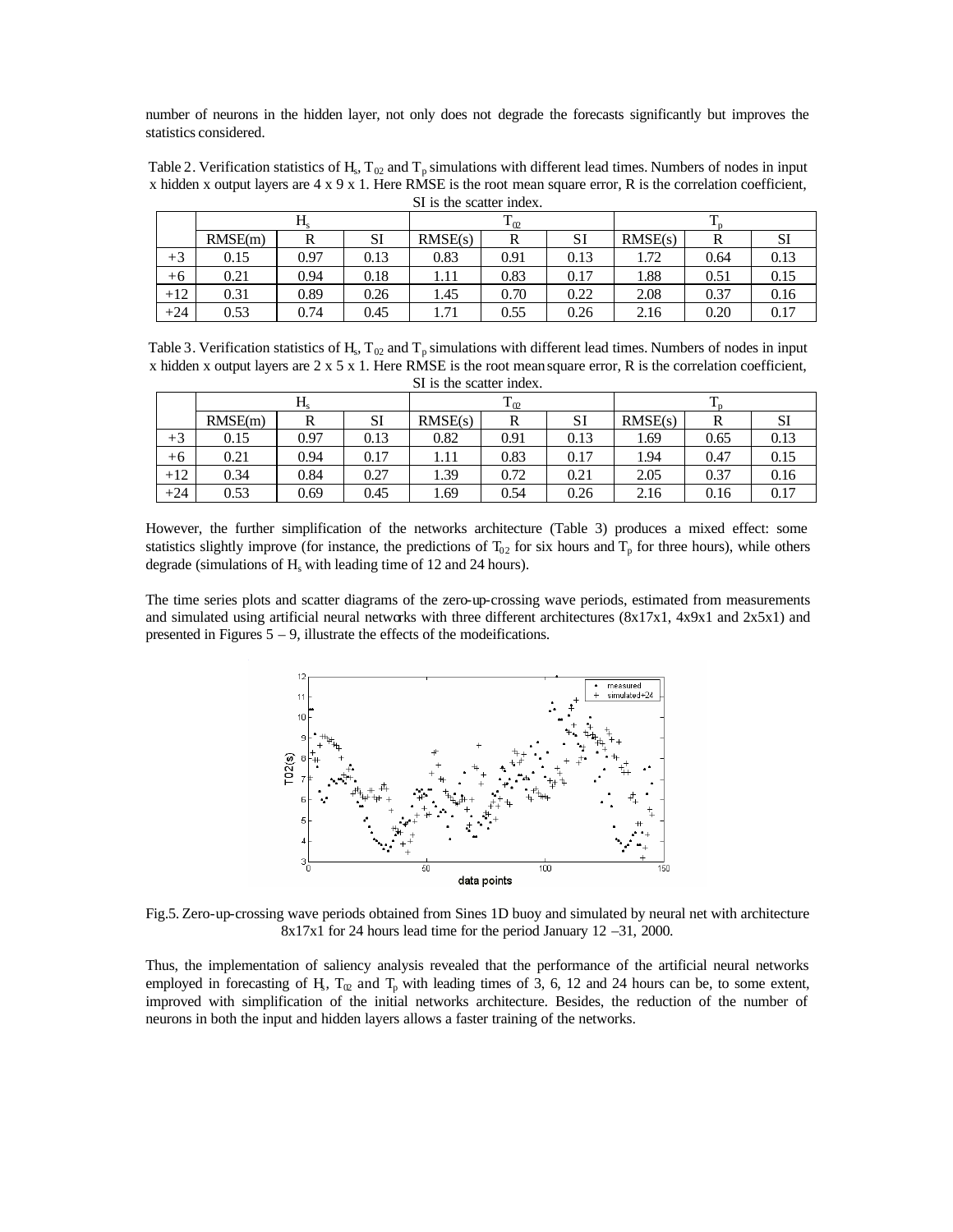

Fig.6. Zero-up-crossing wave periods obtained from Sines 1D buoy and simulated by neural net with architecture 4x9x1 for 24 hours lead time for the period January 12 –31, 2000.



Fig.7. Zero-up-crossing wave periods obtained from Sines 1D buoy and simulated by neural net with architecture 2x5x1 for 24 hours lead time for the period January 12 –31, 2000.



Fig. 8. Scatterplots of the zero-up-crossing wave periods simulated by neural nets with architectures 8x17x1 and 4x9x1 for 24 hours lead time versus obtained from Sines 1D buoy.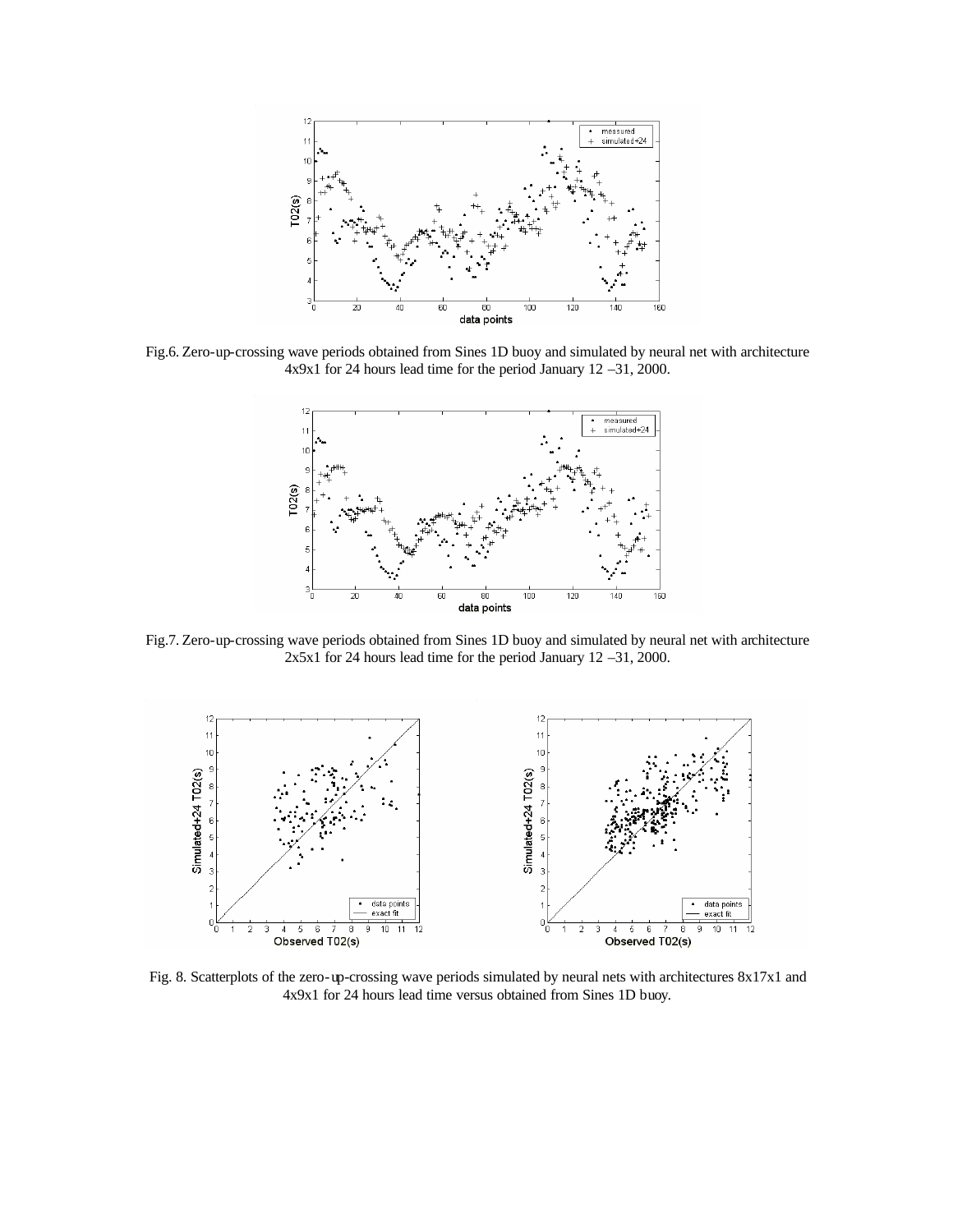

Fig. 9. Scatterplots of the zero-up-crossing wave periods simulated by neural net with architecture 2x5x1 for 24 hours lead time versus obtained from Sines 1D buoy.

#### 5. CONCLUDING REMARKS

Artificial neural networks were used to predict significant wave heights, zero-up-crossing wave periods and peak wave period with leading times of 3, 6, 12 and 24 hours. The simulations were compared to time series of these wave parameters estimated offshore the west coast of Portugal.

The results show different levels of performance of each of the neural networks in terms of the root mean square error, correlation coefficient and scatter index. The behavior changed according to the parameter being predicted and the period of forecasting. The nets simulating integral wave parameters  $(H_s \text{ and } T_{02})$  and short lead times (three and six hours) performed generally better than the ones developed for longer periods and to predict the peak wave period.

An implementation of the saliency analysis technique allowed estimating the relative importance of the input units and the processing units of the neural networks employed in simulations and, in this case, simplifying the networks architecture. The simplifications introduced increased the accuracy of the simulations. Fairly good predictions of the significant wave height were produced for all the lead times. The forecasts of zero-up-crossing wave periods for 3, 6 and 12 hours were also improved.

The simulations of the peak wave period showed no reliable correlation pattern in the sets of the data engaged in the forecasts. This issue should be further addressed employing other architectures of neural networks and/or using data assimilation techniques.

## ACKNOWLEDGMENTS

The Hydrographic Institute of the Portuguese Navy is gratefully acknowledged for making available the buoy data. Oleg Makarynskyy acknowledges a post-doctoral fellowship (SFRH/BPD/1507/2000) and Dina Makarynska acknowledges a doctoral fellowship (SFRH/BD/841/2000), both from "Fundação para a Ciência e Tecnologia" of the Ministry of Science and Technology of Portugal. This work is part of the research project "Nearshore Wind Wave Prediction: Data Assimilation and Spectral Models" (PDCTM/MAR/15242/99) funded by "Fundação para a Ciência e Tecnologia" of the Ministry of Science and Technology of Portugal.